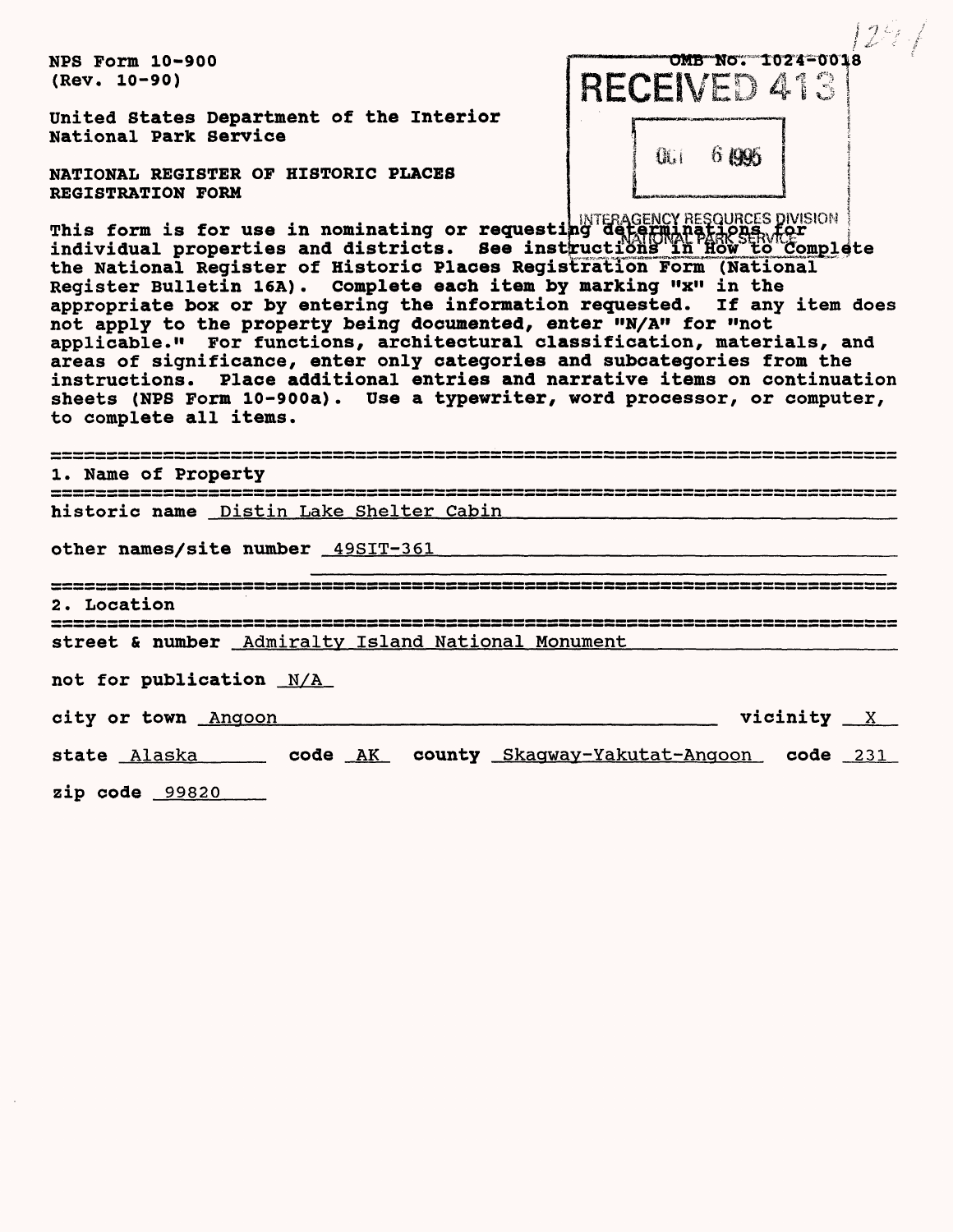| USDI/NPS NRHP Registration Form<br>49SIT-361, Distin Lake Shelter Cabin<br>Skaqway-Yakutat-Angoon, Alaska<br>Civilian Conservation Corps Historic Properties in Alaska Bage 2                                                                                                                                                                                                                                                                                                                                                                                                                                                                                                                                                                                                                            |                                                                   |  |  |  |
|----------------------------------------------------------------------------------------------------------------------------------------------------------------------------------------------------------------------------------------------------------------------------------------------------------------------------------------------------------------------------------------------------------------------------------------------------------------------------------------------------------------------------------------------------------------------------------------------------------------------------------------------------------------------------------------------------------------------------------------------------------------------------------------------------------|-------------------------------------------------------------------|--|--|--|
| 3. State/Federal Agency Certification                                                                                                                                                                                                                                                                                                                                                                                                                                                                                                                                                                                                                                                                                                                                                                    |                                                                   |  |  |  |
| .<br>1960 - الثالث الثالث الثالث الثالث الثالث الثالث الثالث الثالث الثالث الثالث الثالث الثالث الثالث الثالث الثا<br>As the designated authority under the National Historic Preservation Act of<br>1986, as amended, I hereby certify that this $\mathcal{L}$ nomination ____ request<br>for determination of eligibility meets the documentation standards for<br>registering properties in the National Register of Historic Places and<br>meets the procedural and professional requirements set forth in 36 CFR Part<br>In my opinion, the property $\_\nu$ meets ______ does not meet the National<br>60.<br>Register Criteria. I recommend that this property be considered<br>significant __ nationally $\angle$ statewide __ locally. ( __ See<br>continuation sheet for additional comments.) |                                                                   |  |  |  |
| van & DoBoom                                                                                                                                                                                                                                                                                                                                                                                                                                                                                                                                                                                                                                                                                                                                                                                             | $\frac{10 - 2 - 95}{\text{Date}}$                                 |  |  |  |
| Signature of certifying official                                                                                                                                                                                                                                                                                                                                                                                                                                                                                                                                                                                                                                                                                                                                                                         |                                                                   |  |  |  |
| Forest Service<br><b>Federal Preservation Officer</b>                                                                                                                                                                                                                                                                                                                                                                                                                                                                                                                                                                                                                                                                                                                                                    |                                                                   |  |  |  |
| State or Federal agency and bureau                                                                                                                                                                                                                                                                                                                                                                                                                                                                                                                                                                                                                                                                                                                                                                       |                                                                   |  |  |  |
| Register criteria. ( __ See continuation sheet for additional comments.)<br>Signature of commenting or other official<br>Alaska State Historic Preservation Officer<br>State or Federal agency and bureau                                                                                                                                                                                                                                                                                                                                                                                                                                                                                                                                                                                                | Muclea31993                                                       |  |  |  |
| 4. National Park Service Certification                                                                                                                                                                                                                                                                                                                                                                                                                                                                                                                                                                                                                                                                                                                                                                   |                                                                   |  |  |  |
| I, hereby certify that this property is: $\bigcirc$ /<br>entered in the National Register<br>See continuation sheet.<br>determined eligible for the<br>National Register<br>See continuation sheet.<br>determined not eligible for the<br>National Register<br>removed from the National Register<br>other (explain):                                                                                                                                                                                                                                                                                                                                                                                                                                                                                    | $\sqrt{h}$ in<br>$\varphi$<br>Entered in the<br>National Register |  |  |  |
| <b>Signature of Keeper</b>                                                                                                                                                                                                                                                                                                                                                                                                                                                                                                                                                                                                                                                                                                                                                                               | Date of Action                                                    |  |  |  |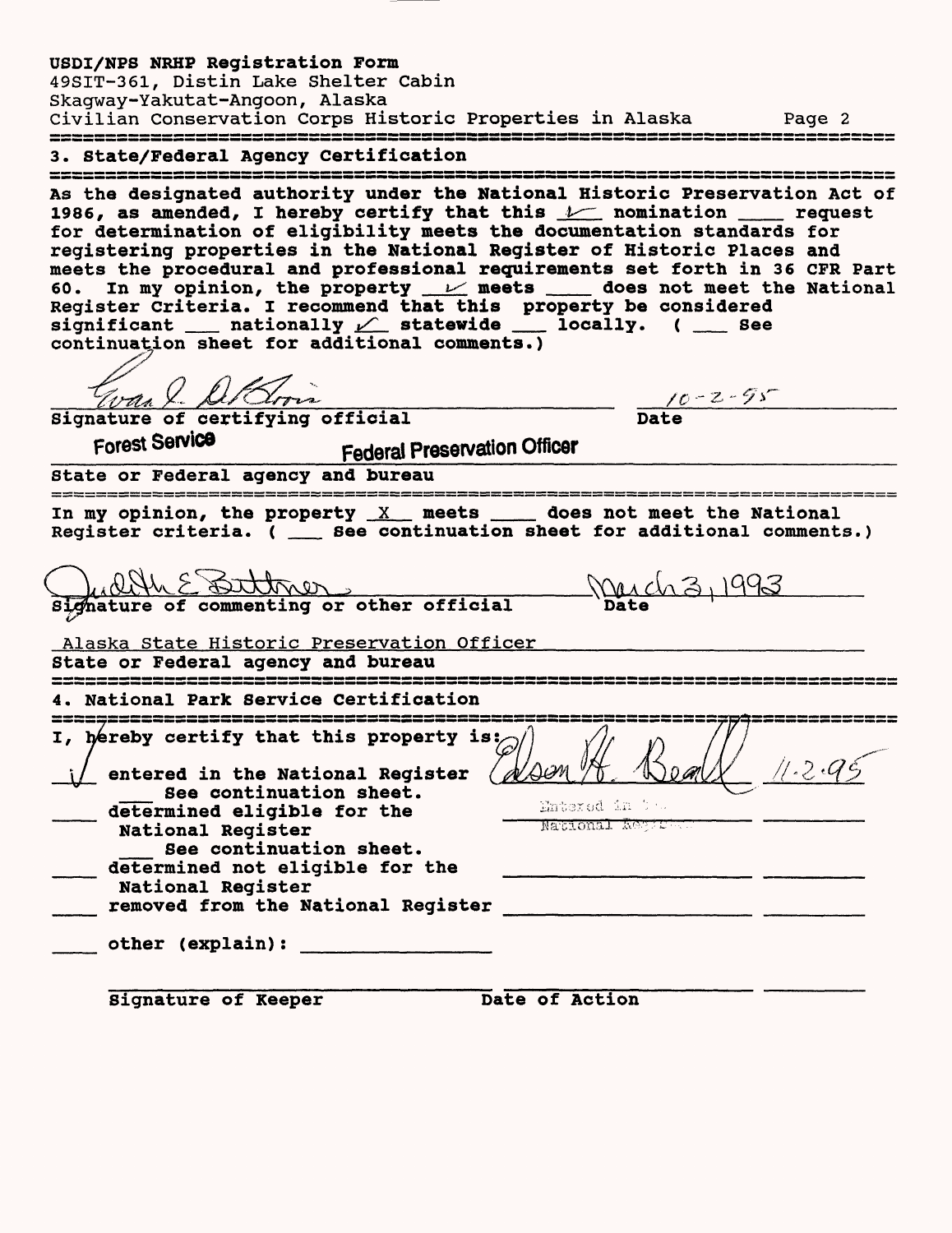USDI/NPS NRHP Registration Form 49SIT-361, Distin Lake Shelter Cabin Skagway-Yakutat-Angoon, Alaska Civilian Conservation Corps Historic Properties in Alaska Page 3 5. Classification Ownership of Property (Check as many boxes as apply) \_\_ private \_\_ public-local \_\_ public-State  $X$  public-Federal

Category of Property (Check only one box)

- $X$  building(s)
- \_\_ district \_\_ site
- \_\_ structure
- \_\_ object
- 

Number of Resources within Property

| Contributing | Noncontributing |  |  |  |  |
|--------------|-----------------|--|--|--|--|
|              | buildings       |  |  |  |  |
|              | sites           |  |  |  |  |
|              | structures      |  |  |  |  |
|              | objects         |  |  |  |  |
|              | Total           |  |  |  |  |

Number of contributing resources previously listed in the National Register 0

Name of related multiple property listing (Enter "N/A" if property is not part of a multiple property listing.)

Civilian Conservation Corps (CCC) Historic Properties in Alaska; Admiralty Island Civilian Conservation Corps Canoe Route

6. Function or Use

Historic Functions (Enter categories from instructions) Cat: Recreation and Culture\_\_\_\_ Sub: Outdoor Recreation

Current Functions (Enter categories from instructions) Cat: Recreation and Culture\_\_\_\_ Sub: Outdoor Recreation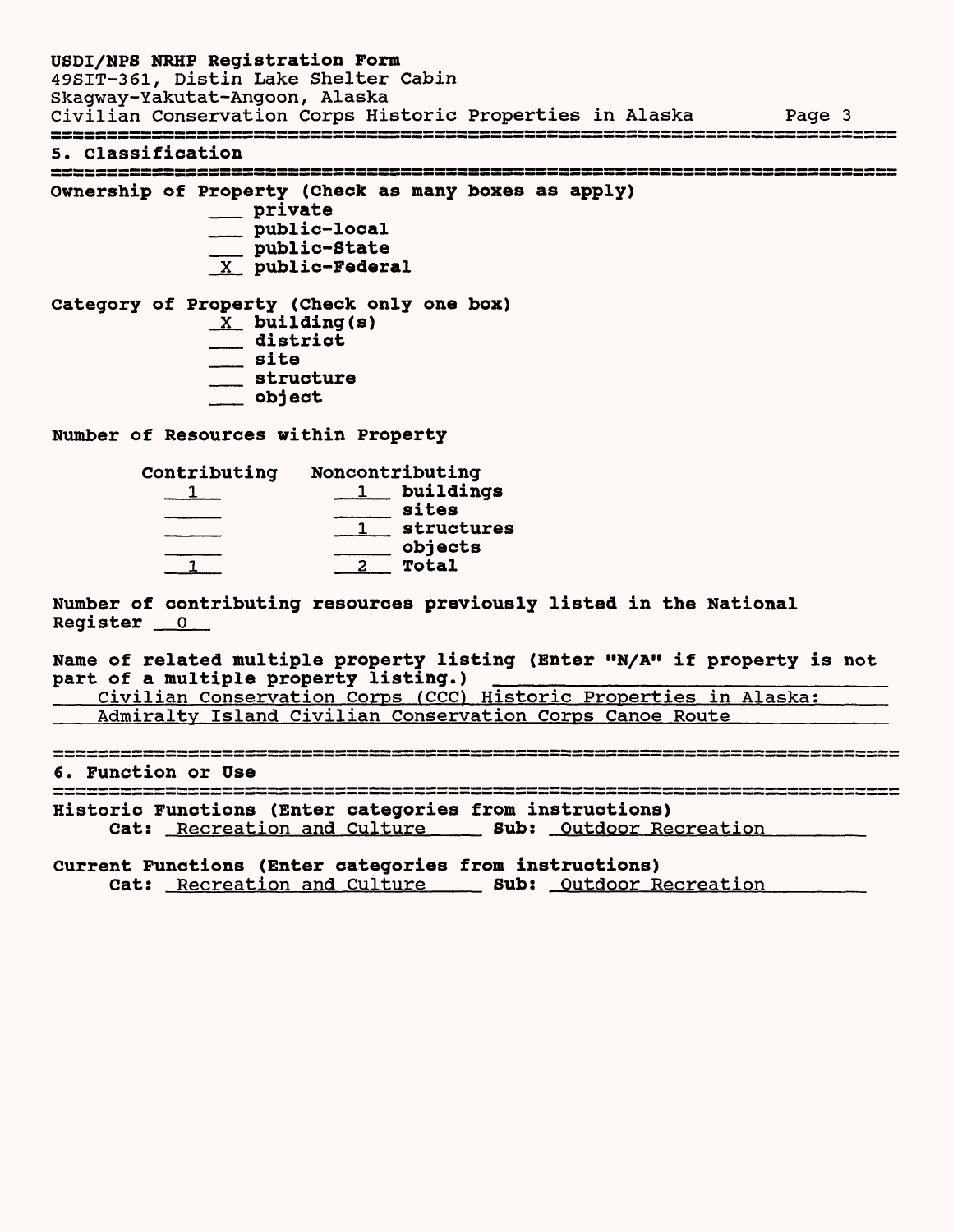| USDI/NPS NRHP Registration Form                                                                                                          |        |
|------------------------------------------------------------------------------------------------------------------------------------------|--------|
| 49SIT-361, Distin Lake Shelter Cabin                                                                                                     |        |
| Skaqway-Yakutat-Angoon, Alaska                                                                                                           |        |
| Civilian Conservation Corps Historic Properties in Alaska                                                                                | Page 4 |
| أركالا أضللا خصنة فدب مبحن قلدن مصلأ بتصنا للنبي تصبه تصبر بعنن ويحبة بتني في تلنيب ويبيع نصبه وهم ونبيت تصبه تصبر فيهم بعي بعيد<br>---- |        |

#### 7. Description

.<br>الأمير التي يقد الملك الشيء الألب الثالث الأربوب التي تبيين الثالث الألب ليبين الملك الثالث الثالث المرارية<br>التالي التالي الثالث الثالث الثالث الثالث الثالث الثالث التالي الثالث الثالث الثالث الثالث الثالث الثالث الثال

Architectural Classification (Enter categories from instructions) No style

Materials (Enter categories from instructions)

|           | foundation log |
|-----------|----------------|
|           | roof shake     |
| walls log |                |
| other N/A |                |

# Narrative Description (Describe the historic and current condition of the property on one or more continuation sheets.)

The Distin Lake Shelter Cabin is a three-sided Adirondack style log shelter cabin on the Admiralty Island Civilian Conservation Corps canoe route.

In 1960, the Territorial Sportsmen added a fourth wall of milled 1" X 4" lumber, lapped horizontally. They also installed a wood floor, window, wood stove, and bunks in the shelter cabin. The front door is a recycled interior door from a theater, with the word BALCONY painted in black letters on the inside. A heat shield protects the wall near the small cast-iron wood stove. The single-wall stack leaves the back of the stove and bends at a right angle to exit the wall horizontally. Outside, the stack bends again, changes to multi-walled pipe, and continues vertically past the roof pitch. Simple upper and lower bunks were built against the wall opposite the added one, along with a crude table and shelves. A ladder was nailed on top of the roof to access the chimney. The original smoke vent was blocked and closed off with shakes.

A modern woodshed, a non-contributing structure, stands a few feet to one side of the cabin. A recent rustic outhouse, a non-contributing building, stands a discreet distance into the woods, away from the lake. Its wall and roof shakes are cut twenty inches long.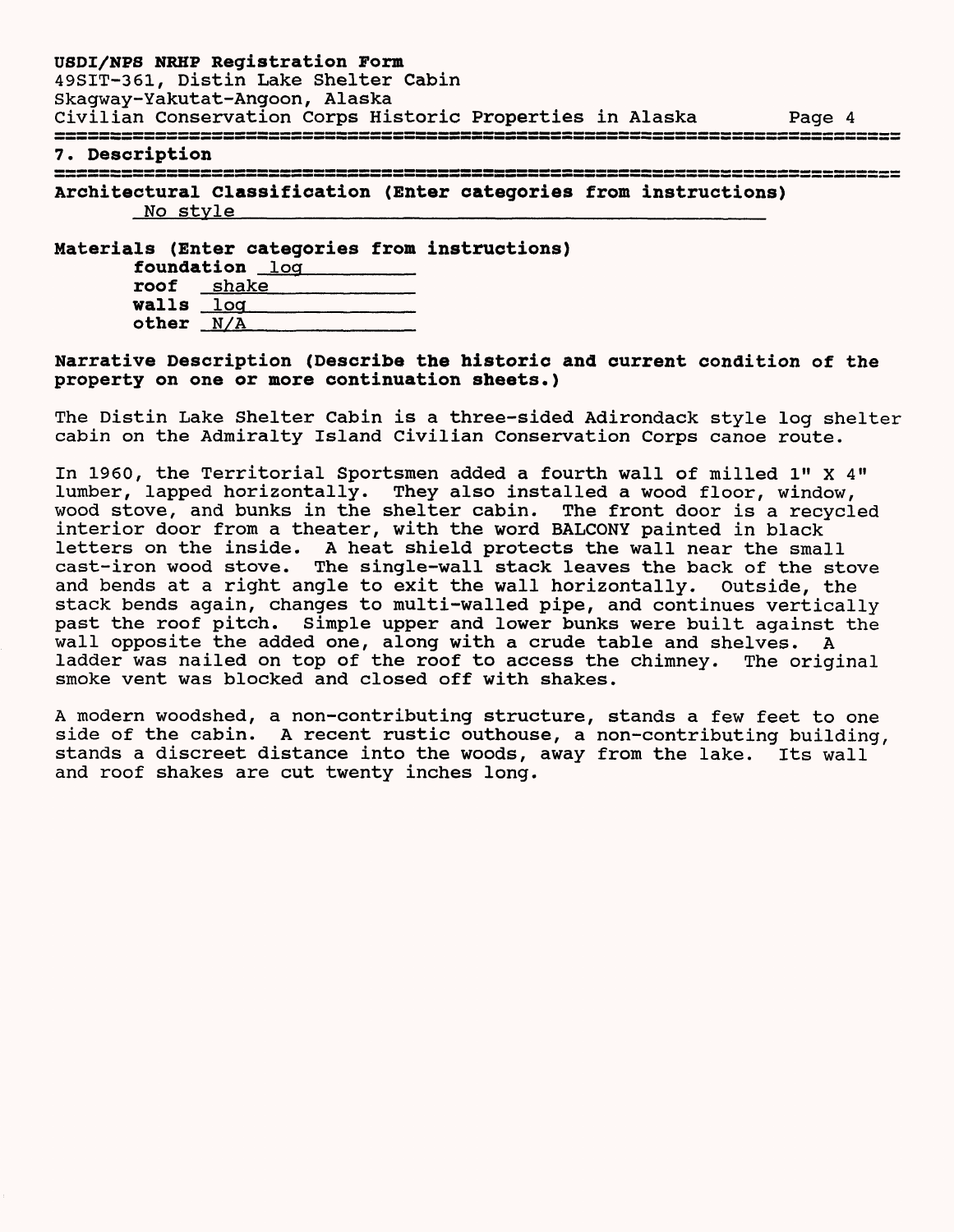|                            | USDI/NPS NRHP Registration Form<br>49SIT-361, Distin Lake Shelter Cabin<br>Skaqway-Yakutat-Angoon, Alaska<br>Civilian Conservation Corps Historic Properties in Alaska Page 5<br>.<br>از این علی خلال کا این ناتو هی درو دی کی این دی بالا از این دی در درو کو خلال دی دی چی چی در دی کی کار دارد ا<br>از دی بلا دی در درو دارد در در درو در دی در درو کار درو درو کار از این درو دی چی در درو کار درو کار درو کار د |
|----------------------------|----------------------------------------------------------------------------------------------------------------------------------------------------------------------------------------------------------------------------------------------------------------------------------------------------------------------------------------------------------------------------------------------------------------------|
|                            | 8. Statement of Significance<br>할 수 있습니다 그는 그 사람들은 이 사람들을 하나 아이들은 아이들의 아이들의 아이들의 아이들을 바라보았다. 이 아이들은 아이들은 아이들의 아이들을 하나 때문에 대한 것이다. 그 사람들은 이 사람들                                                                                                                                                                                                                                                                       |
|                            | Applicable National Register Criteria (Mark "x" in one or more boxes for<br>the criteria qualifying the property for National Register listing)                                                                                                                                                                                                                                                                      |
| $X$ $A$                    | Property is associated with events that have made a<br>significant contribution to the broad patterns of our<br>history.                                                                                                                                                                                                                                                                                             |
| $\overline{\phantom{a}}$ B | Property is associated with the lives of persons significant<br>in our past.                                                                                                                                                                                                                                                                                                                                         |
| $\mathbf{C}$               | Property embodies the distinctive characteristics of a type,<br>period, or method of construction or represents the work of<br>a master, or possesses high artistic values, or represents a<br>significant and distinguishable entity whose components lack<br>individual distinction.                                                                                                                               |
| <b>D</b>                   | Property has yielded, or is likely to yield information<br>important in prehistory or history.                                                                                                                                                                                                                                                                                                                       |
|                            | Criteria Considerations (Mark "X" in all the boxes that apply.)<br>N/A                                                                                                                                                                                                                                                                                                                                               |
| $\overline{a}$             | owned by a religious institution or used for religious<br>purposes.<br>removed from its original location.                                                                                                                                                                                                                                                                                                           |
| $\mathbf{B}$<br>$\equiv$ c | a birthplace or a grave.                                                                                                                                                                                                                                                                                                                                                                                             |

- D a cemetery.
- E a reconstructed building, object, or structure.
- F a commemorative property.
- G less than 50 years of age or achieved significance within the past 50 years.

Areas of Significance (Enter categories from instructions) Entertainment/Recreation\_\_\_\_\_

Period of Significance 1933-1937

Significant Dates 1935

Significant Person (Complete if Criterion B is marked above)  $N/A$ 

Cultural Affiliation N/A Cultural Affiliation Component

**Architect/Builder** Civilian Conservation Corps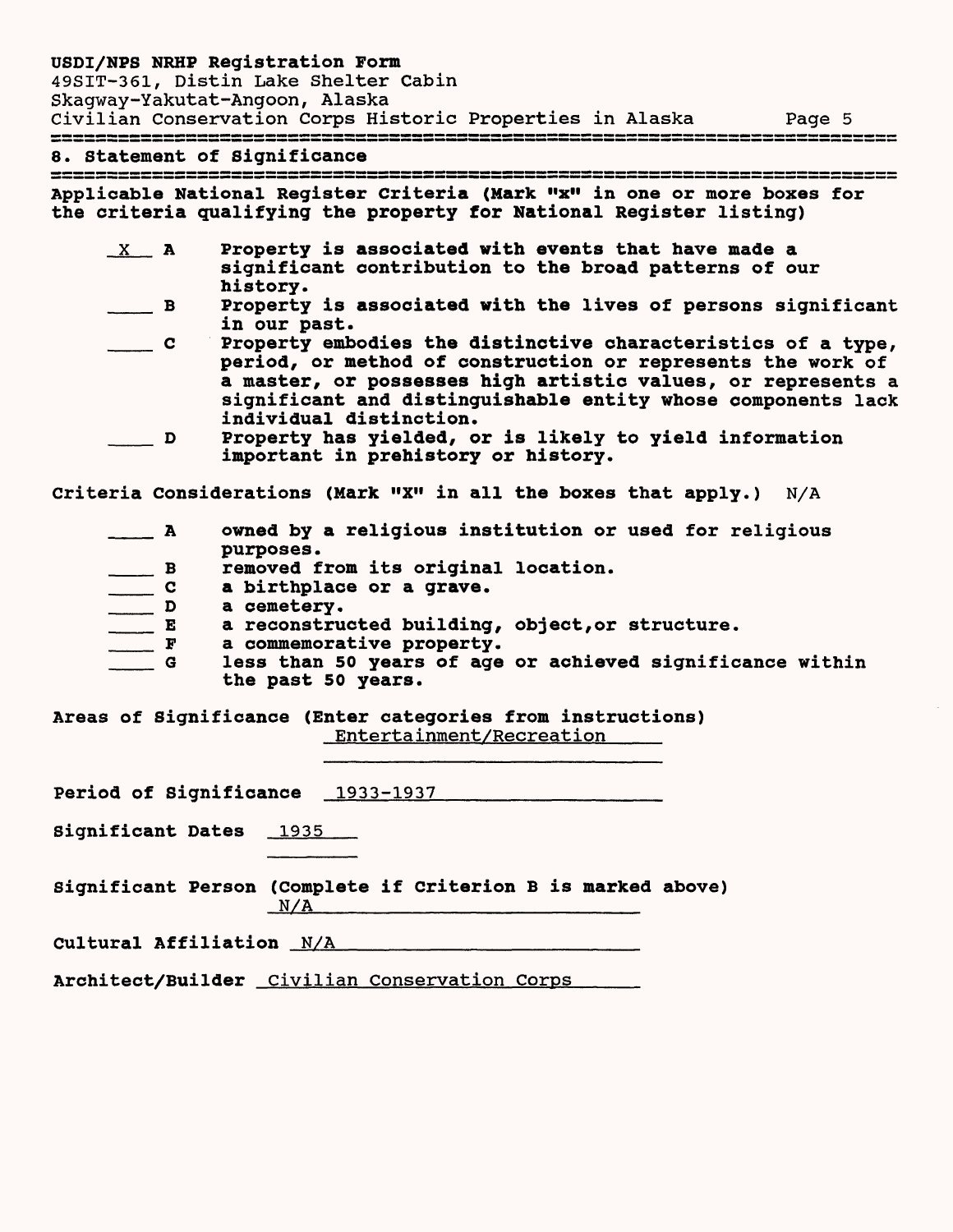# USDI/NPS NRHP Registration Form 49SIT-361, Distin Lake Shelter Cabin Skagway-Yakutat-Angoon, Alaska Civilian Conservation Corps Historic Properties in Alaska Page 6 **Narrative Statement of Significance (Explain the significance of the**

**property on one or more continuation sheets.)**

The Distin Lake Shelter Cabin is an original 1930s shelter cabin on the Admiralty Island Civilian Conservation Corps Canoe Route. The addition of a fourth wall, floor, wood stove, and bunks in 1960 did not alter the Adirondack style of the three original walls and roof. It is, however, only nominated for its association with the canoe route and not for its architectural style. The natural setting is unchanged from its appearance during the 1930s except for the addition of a wood shed and an outhouse. The shelter cabin continues to be used for its intended purpose, as a rustic retreat on the canoe route.

**9. Major Bibliographical References** (Cite the books, articles, and other sources used in preparing this form on one or more continuation sheets.) See Multiple Property Documentation Form. Previous documentation on file (NFS) N/A \_\_ preliminary determination of individual listing (36 CPR 67) has been requested. \_\_ previously listed in the National Register \_\_ previously determined eligible by the National Register \_\_ designated a National Historic Landmark  $\overline{\phantom{a}}$  recorded by Historic American Buildings Survey  $\phantom{a}^*$   $\phantom{a}$ \_\_ recorded by Historic American Engineering Record # \_\_\_\_\_\_\_ Primary Location of Additional Data \_\_ State Historic Preservation Office \_\_ Other State agency X Federal agency \_\_ Local government \_\_ University Other Name **of repository:** Admiralty Island National Monument, Juneau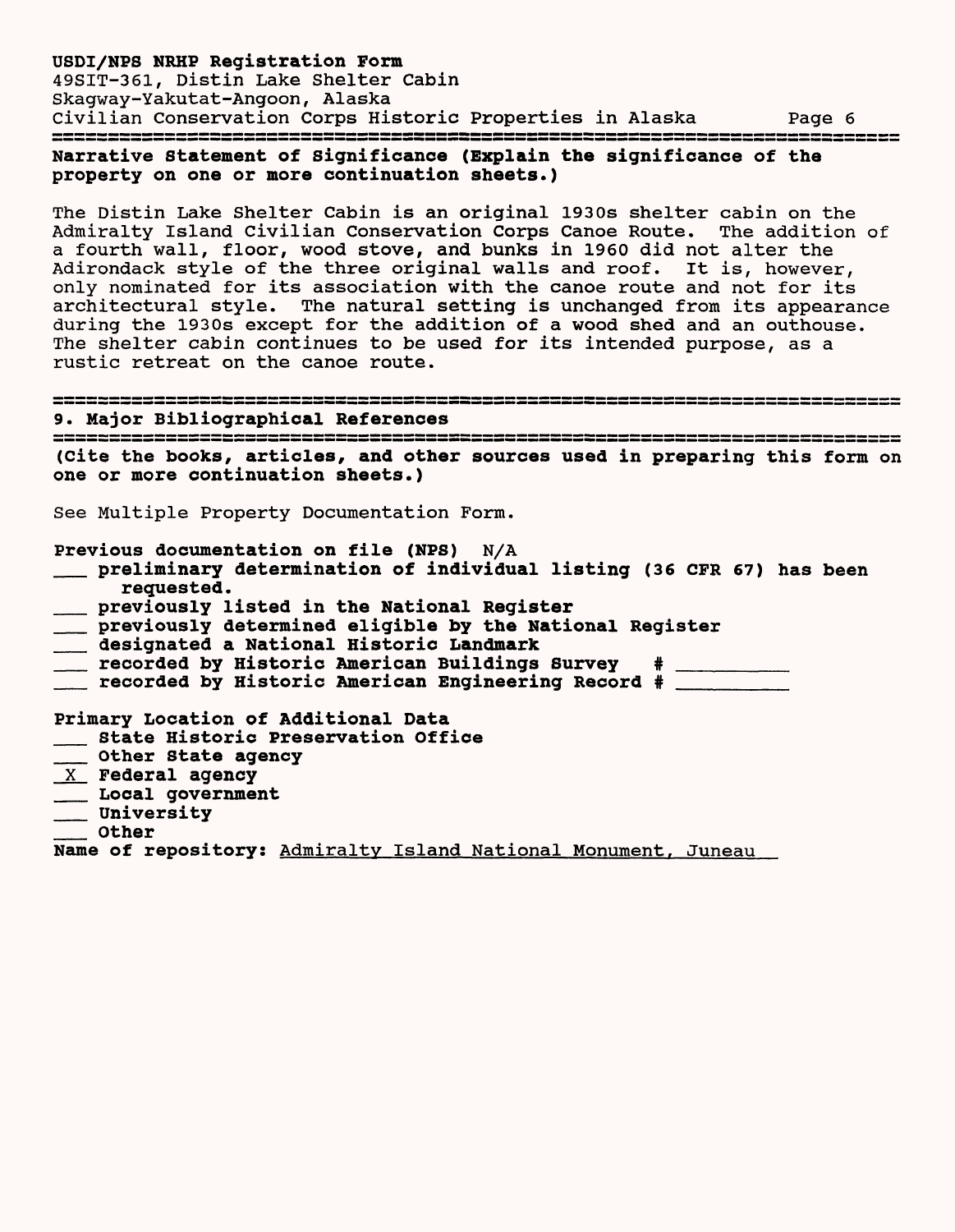| USDI/NPS NRHP Registration Form<br>49SIT-361, Distin Lake Shelter Cabin |        |
|-------------------------------------------------------------------------|--------|
| Skagway-Yakutat-Angoon, Alaska                                          |        |
| Civilian Conservation Corps Historic Properties in Alaska               | Page 7 |
|                                                                         |        |
| 10. Geographical Data                                                   |        |
|                                                                         |        |
| Acreage of Property less than 1 acre                                    |        |

### UTM References (Place additional UTN references on a continuation sheet)

Zone Easting Northing Zone Easting Northing 1 08 535800 6367400 3 \_ \_\_\_\_\_ \_\_\_\_\_\_  $2 - \frac{4}{\sqrt{200}} \frac{4}{\sqrt{200}} \frac{2}{\sqrt{200}}$ \_\_ See continuation sheet.

#### Verbal Boundary Description (Describe the boundaries of the property.)

The Distin Lake Shelter Cabin has an adjacent woodshed, a lake shore staging area, an outhouse, and a trailhead, all in a circumscribed area of less than one acre in the SE 1/4 of the NW 1/4 of the NE 1/4 of Section 18, Township 49 South, Range 69 East, Copper River Meridian.

## **Boundary Justification (Explain why the boundaries were selected.)**

The Distin Lake Shelter Cabin has an obvious localized activity area arising from its function as a temporary stopping place on a recreational canoe route. The boundary encompasses the contributing building and lake shore staging area historically associated with the site.

| 11. Form Prepared By                                                                                                    |  |  |  |
|-------------------------------------------------------------------------------------------------------------------------|--|--|--|
| name/title Charles M. Mobley, President                                                                                 |  |  |  |
| organization Charles M. Mobley & Associates                                                                             |  |  |  |
| date September 28, 1992                                                                                                 |  |  |  |
| street & number 200 West 34th St., #534                                                                                 |  |  |  |
| telephone (907) 653-1937                                                                                                |  |  |  |
| city or town Anchorage <b>Example 2008</b> state AK zip code 99503                                                      |  |  |  |
| ,我不知道我们的。" "我不知道,我们就是我们的,我们就是我们的,我们就是我们的,我们也不知道,我们就是我们的,我们就是我们的。" "我们的,我们就是我们的,我们也不知道                                   |  |  |  |
| Property Owner                                                                                                          |  |  |  |
| (Complete this item at the request of the SHPO or FPO.)<br>name USDA Forest Service, Admiralty Island National Monument |  |  |  |
| street & number 8465 Old Dairy Road                                                                                     |  |  |  |
| telephone (907) 789-8751                                                                                                |  |  |  |
| state AK zip code 99802<br>city or town Juneau                                                                          |  |  |  |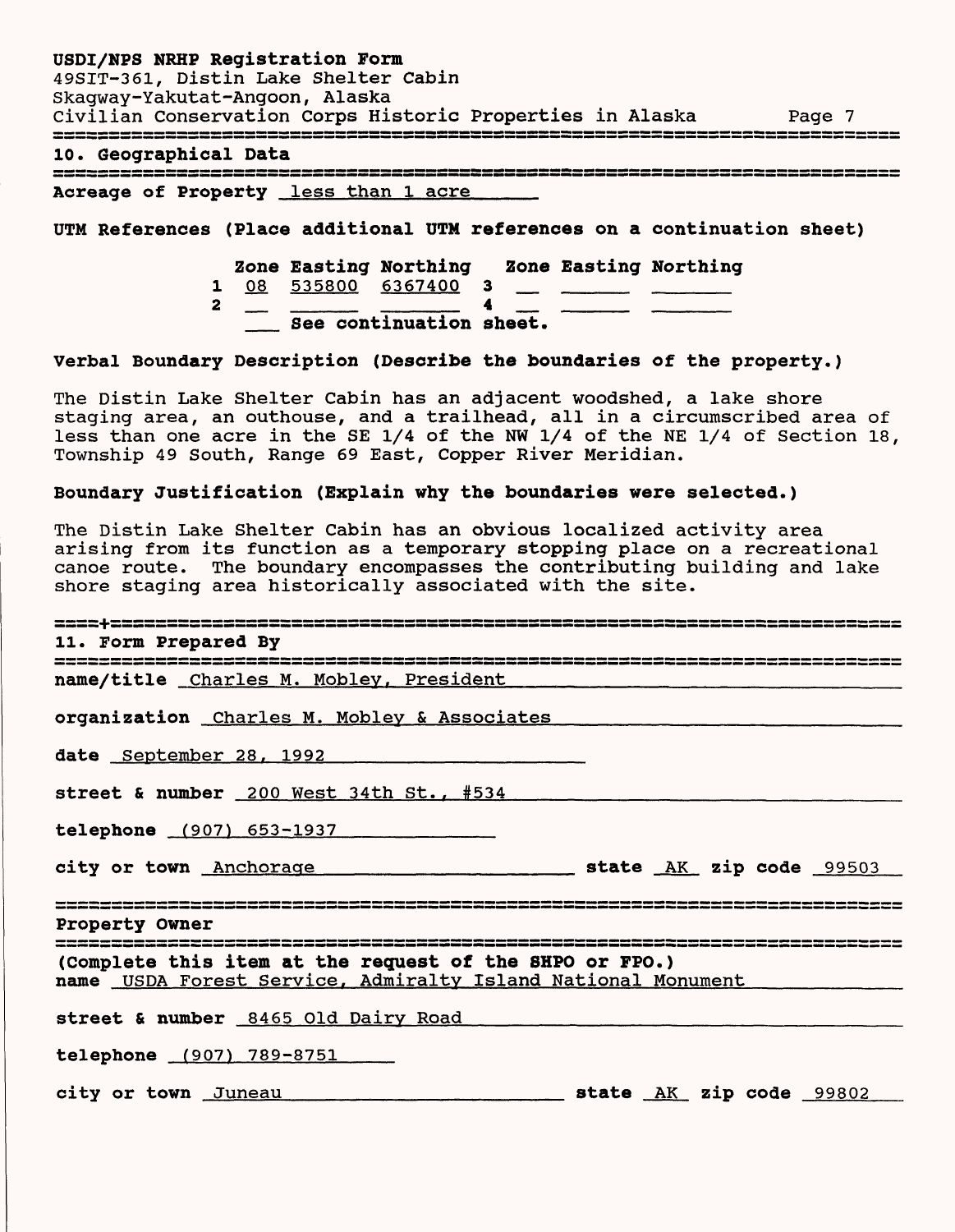۔<br>اس کے بعد کو بنی نصر مات ٹری ہیں کا تو ہی میں ملک بڑی بڑی ٹریز نہیں کو بھی بھا الت پری بلات کو دی بھی کل ہوں گ<br>اس کو بنی کو ملک کو اس کو نہیں کہ اس نہیں ملک ہیں ہوں کہ جند ملک ملک بھی اس لوں گانا اگر زینپ نہیں کار بھی ن

**NATIONAL REGISTER OF HISTORIC PLACES CONTINUATION SHEET**

Section Photograph identification

- 49SIT-361, Distin Lake Shelter Cabin  $\mathbf{1}$ . Civilian Conservation Corps Historic Properties in Alaska Admiralty Island Civilian Conservation Corps Canoe Route, 1933-1937 Skagway-Yakutat-Angoon, Alaska Charles M. Mobley 8/12/92 (frame is labeled with incorrect date) Admiralty Island National Monument, Juneau Looking southwest at shelter cabin and activity area
- 49SIT-361, Distin Lake shelter cabin  $2.$ Civilian Conservation Corps Historic Properties in Alaska Admiralty Island Civilian Conservation Corps Canoe Route, 1933-1937 Skagway-Yakutat-Angoon, Alaska Charles M. Mobley 8/12/92 (frame is labeled with incorrect date) Admiralty Island National Monument, Juneau Inside of front door
- 49SIT-361, Distin Lake shelter cabin  $3.$ Civilian Conservation Corps Historic Properties in Alaska Admiralty Island Civilian Conservation Corps Canoe Route, 1933-1937 Skagway-Yakutat-Angoon, Alaska Charles M. Mobley 8/12/92 (frame is labeled with incorrect date) Admiralty Island National Monument, Juneau Looking northeast at interior of shelter cabin
- 49SIT-361, Distin Lake shelter cabin 4. Civilian Conservation Corps Historic Properties in Alaska Admiralty Island Civilian Conservation Corps Canoe Route, 1933-1937 Skagway-Yakutat-Angoon, Alaska Charles M. Mobley 8/12/92 (frame is labeled with incorrect date) Admiralty Island National Monument, Juneau Looking southeast at interior of shelter cabin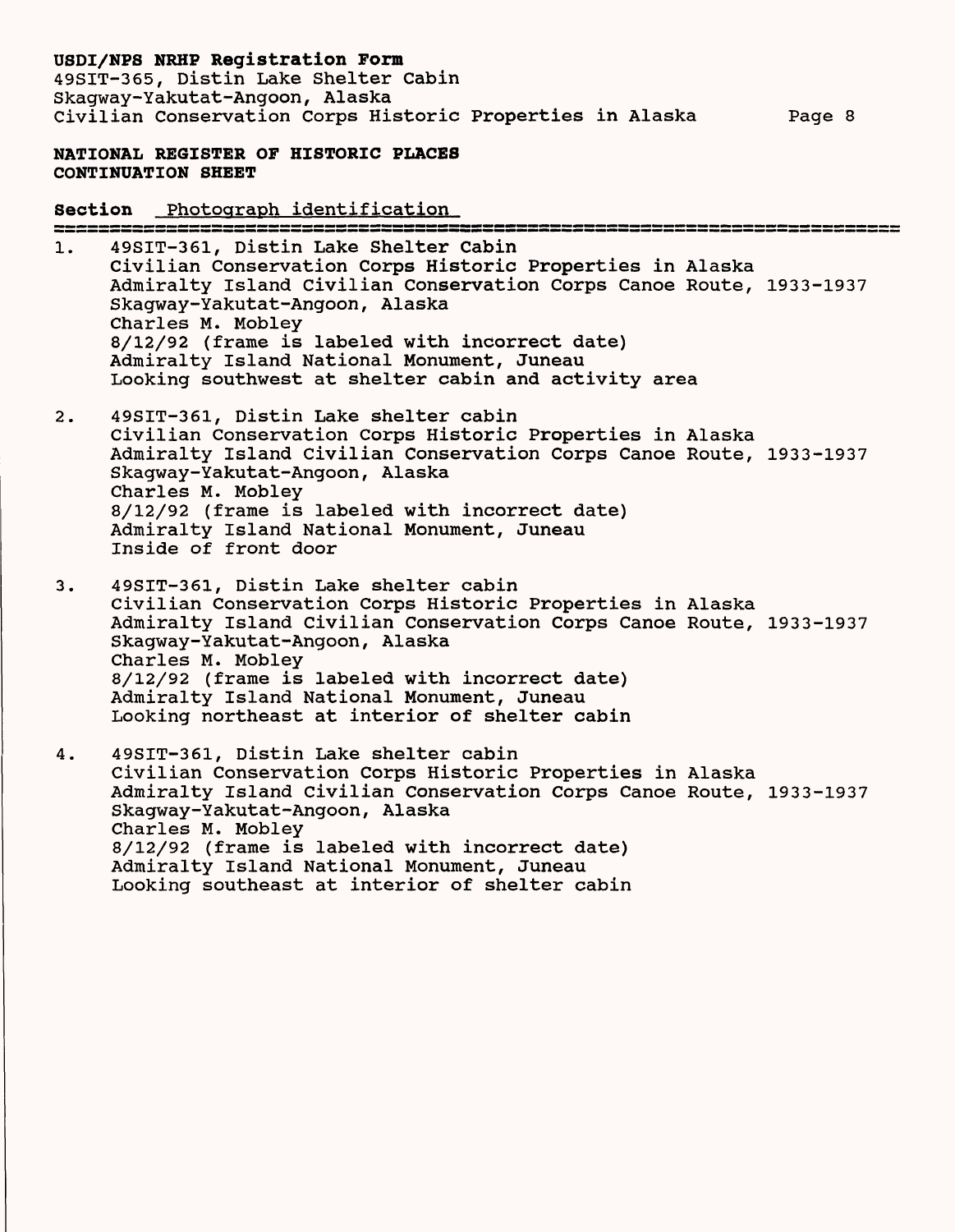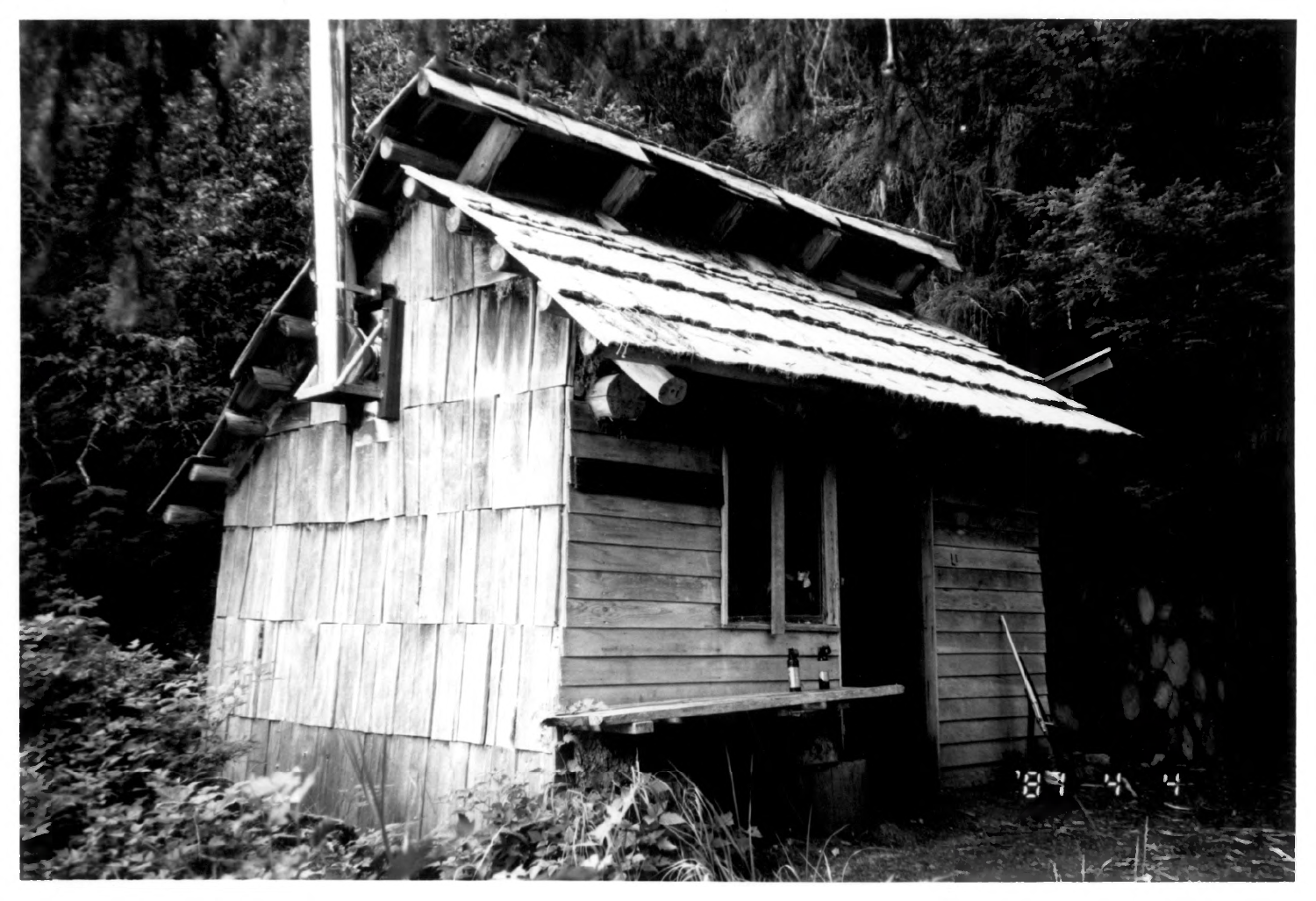saming digensationsmand by must added descripts where a money constructed broad<br>A simulation and the district self-look of the system in A recommendated broad<br>Also "flags" tagets after the water from convent.

is being hundred on a "Pack it suPack it sul" back. You are reported and the last special results and the last<br>sum and diagons of it princers. Food, rectuding set, should not be left

and to all your case rank and should comply with Count Guard impliations.<br>Approved National State and persons in the case. Now there we have the second state of the second state of the<br>In Monte the high state your trip is

**Let a capit Bacagine Capito Burns before construct through the capito Particular and Angle Capital Construction (2)**<br>Angle in additional by the description that their the motion capital capital capital and angle in the c

and the function and the function continues and their the tractation of the current of the property of the property in the current of the current of the current of the current of the current of the current of the current

Sections of race, paint sex, religion, or riginized origin is not permitted in line.<br>Designed of the Presid Service (abon, Address comparely by Crust, Furnal form

al silay work us, Prassa help us keep the cabin plean and report any maintenance.<br>Shall you find and seller if you have any questions or uprovening concerning.<br>Impare' National Furest activities, please contact our officie

 $\cup \widetilde{\mathbb{A}}\mathbb{S}$ 

#### **NOTICE**

obtain a permit for use of this cabin. The ated fee is used for its maintenance. Those to obtain a permit are subject to prosecution. R 261.15).

 $100$ 

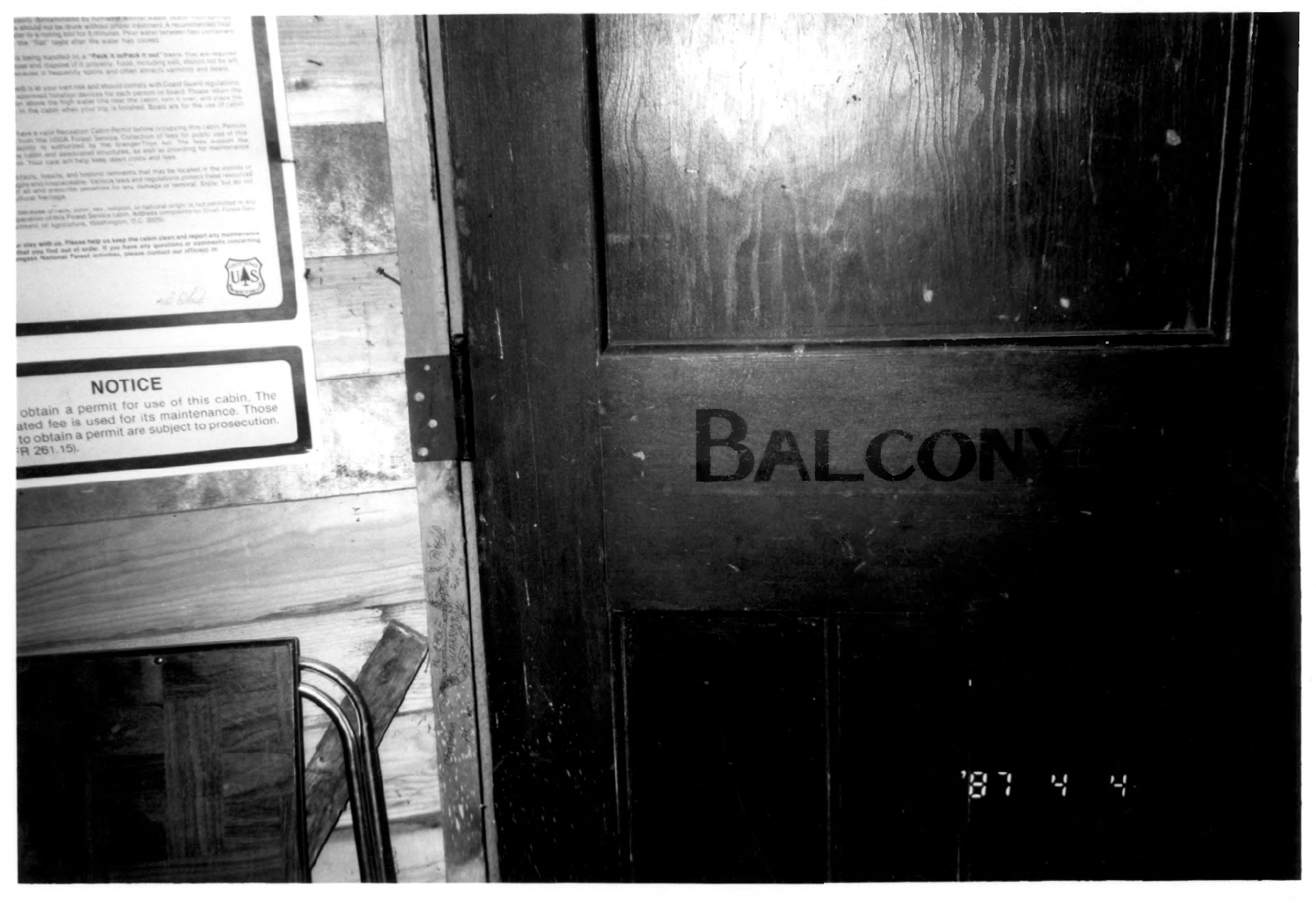